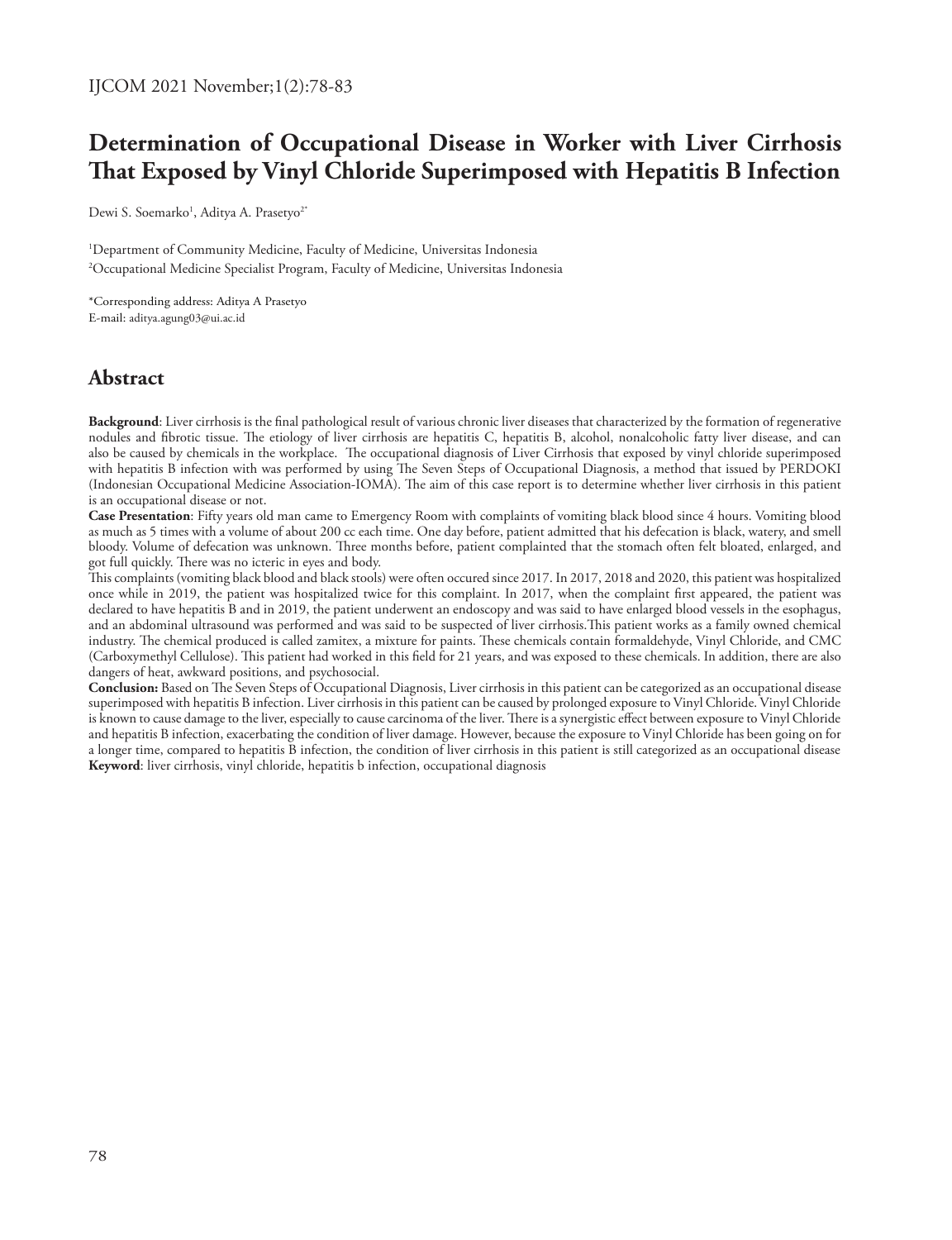### **Introduction**

Liver cirrhosis is the final pathological result of various chronic liver diseases that characterized by the formation of regenerative nodules and fibrotic tissue<sup>1,2</sup>. The etiology of liver cirrhosis are hepatitis C, hepatitis B, alcohol, nonalcoholic fatty liver disease, and can also be caused by chemicals in the workplace<sup>1,3</sup>. Some chemicals can cause liver damage such as organic solvents and mixtures thereof, pesticides, and metals<sup>3</sup>.

One of the chemicals present in the workplace is Vinyl Chloride. According to ACGIH, Vinyl Chloride is categorized as A1 which means it has been proven to cause Liver Malignancy in humans<sup>4</sup>. However, chronic exposure to vinyl chloride can also cause damage to liver cells and lead to liver cirrhosis.<sup>5</sup>

The presence of other etiological factors coupled with exposure to chemicals in the workplace can have a synergistic effect. These effects can aggravate and accelerate the damage to liver cells. One of the causes of liver cirrhosis is hepatitis B infection<sup>1,3</sup>. Therefore, further investigation is needed to determine the main cause of liver cirrhosis in this patient, whether caused by exposure to Vinyl Chloride at work or hepatitis B infection.

#### **Case Presentation**

Fifty years old man came to Emergency Room with complaints of vomiting black blood since 4 hours. Vomiting blood as much as 5 times with a volume of about 200 cc each time. Prior to this symptom, the patient admitted that he was not coughing or had been straining hard, but according to the patient, for the past few days he likes to drink ice water. The patient does not eat something spicy, sour, or coconut milk. After vomiting blood, the patient feels weak as if he is about to pass out.

One day before administrating hospital, patient admitted that his defecation is black, watery, and smell bloody. Volume of defecation was unknown. Prior to this symptom, the patient admitted that he was not coughing or had been straining hard, but according to the patient, for the past few days he likes to drink ice water. The patient does not eat something spicy, sour, or coconut milk.

Three months before administrating hospital, patient complainted that the stomach often felt bloated, enlarged, and got full quickly. There was no icteric in eyes and body.

This symptoms (vomiting black blood and black stools) were often occured since 2017. In 2017, this patient was hospitalized once. In 2018, he was hospitalized once. In 2019, he was hospitalized twice. In 2020, he was hospitalized once. The patient did not know the cause of vomiting blood or black stools. According to the patient, this happened suddenly, but the patient suspected it could be because he was too tired.

In 2017, when the complaint first appeared, the patient was declared to have hepatitis B and in 2019, the patient underwent an endoscopy and was said to have enlarged blood vessels in the oesophagus, and an abdominal ultrasound was performed and was said to be suspected of liver cirrhosis.

This patient had a tattoo on his left forearm at 14 years old and a tattoo on his left thigh at 16 years old. Tattoos are made by himself using new needle. Patient has history of smoking 3 cigarettes / day from the age of 14 to 28 years (14 years of smoking), then quit smoking. Patient has history of drinking alcohol from the age of 14 to 25 years (11 years of drinking alcohol). The alcohol consumed is Anker or TKW beer, 100cc per drink, but doesn't drink every day, only when hanging out with friends. The patient also admitted that he had had free sex with his hangout friend 4 times for 1 year (1994 – 1995). The patient admitted that he had vaginal intercourse and did not use a condom. No drugs, herbs or supplements were consumed.

This patient works as a family owned chemical industry. The chemical produced is called zamitex, a mixture for paints. These chemicals contain formaldehyde, Vinyl Chloride, and CMC (Carboxymethyl Cellulose). This patient had worked in this field for 21 years, and was exposed to these chemicals. In addition, there are also dangers of heat, awkward positions, and psychosocial.

This patient's job is in the packaging department. This patient has 5 workers who help him. This patient's duties are to receive ready-made chemicals (zamitex), supervise the packing process, assist in the packing process (from putting zamitex chemicals into plastics to sealing plastics), and checking goods for delivery. In a day, they can pack about 200 kg of zamitex which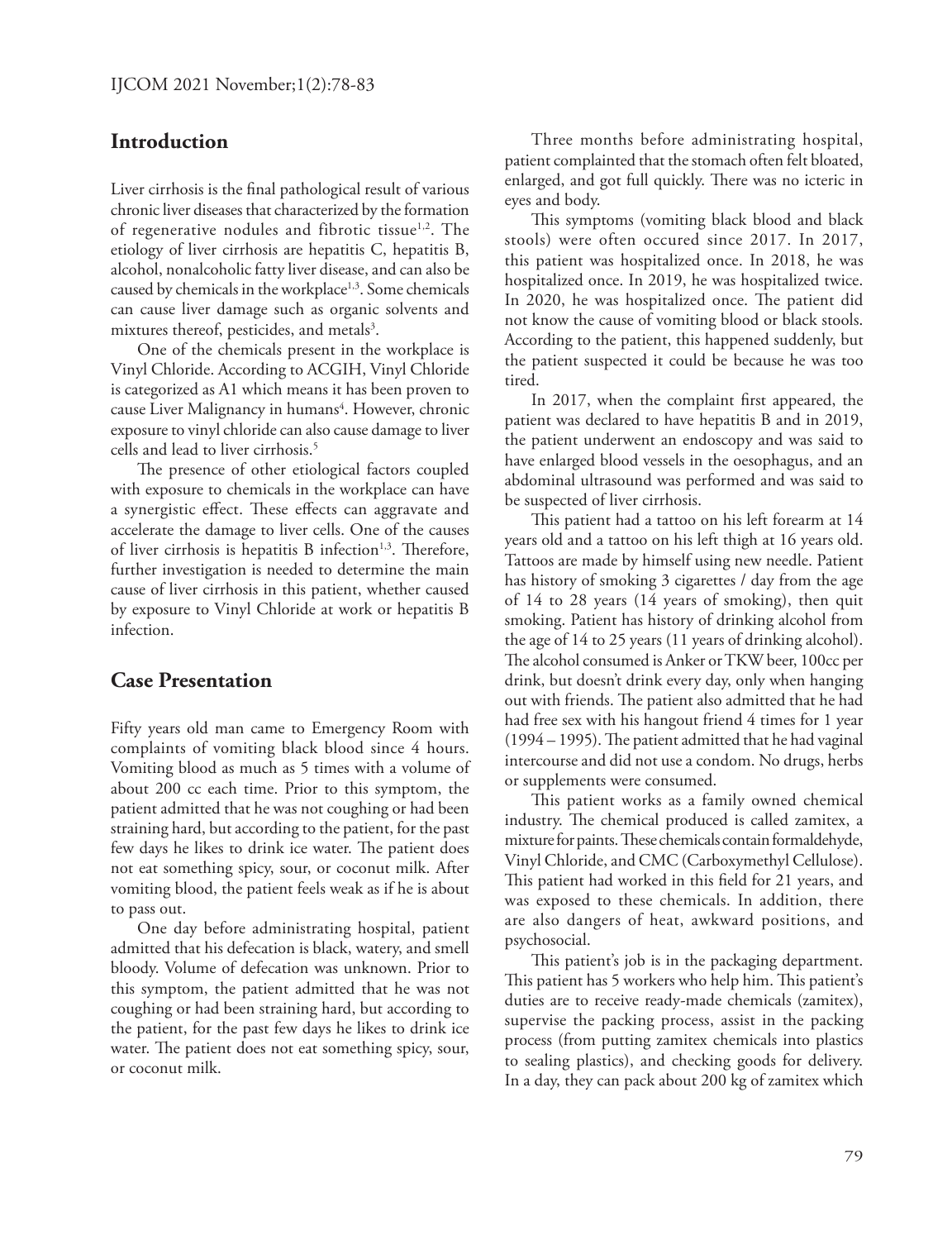is packaged in 1 kg and ½ kg. Patients exposed to chemicals, especially Vinyl Chloride is when receiving chemicals, supervising the packing process, and assisting the packing process.

When he was first admitted to the hospital, the patient's hemoglobin dropped to 5.4 g/dl so the patient was admitted to the Intermediate Care Unit and received a transfusion of 4 PRC bags. On June 4th, 2021, an ultrasound examination of the abdomen was performed, the picture of chronic parenchymal liver disease was obtained with splenomegaly and widening of the splenic vein, suggestive of liver cirrhosis, attentional portal hypertension and ascites.

So Based on Seven Steps of Occupational Diagnosis6, the diagnosis of this patient is Liver Cirrhosis et causa Occupational Disease superimposed with Hepatitis B infection. To make the investigation easier, a timeline of this patient's disease is made.

#### **Discussion**

Liver cirrhosis is the final pathological result of various chronic liver diseases that characterized by the formation of regenerative nodules and fibrotic tissue $1,2$ . The etiology of liver cirrhosis are infections, alcohol, non-alcoholic such as fatty liver, diabetes, and can be caused by chemicals in the workplace. A rare but possible cause of liver cirrhosis is a genetic disease, such as hemochromatosis or Wilson's disease. Some chemicals that are known to cause liver damage are organic solvents and their mixtures, pesticides, and metals<sup>1,3</sup>. In this case, exposure to the chemical Vinyl Chloride which is known to cause liver problems.

Vinyl Chloride is a chlorinated hydrocarbon that occurs as a colorless and highly flammable gas with a mild, sweet odor. Because it is a gas, the inhalation route is the main route for this exposure to be absorbed in the body. Vinyl Chloride that enters the body will be rapidly metabolized and excreted by the body. Vinyl Chloride will be metabolized in the liver and the metabolites will be excreted through urine<sup>7</sup>.

Toxicity of Vinyl Chloride is related to the highly reactive metabolite, 2-chloroethylene oxide. These metabolites can bind to DNA and RNA, as well as proteins to form DNA adducts or protein adducts, causing mutations in DNA. Vinyl Chloride is known to be a carcinogenic agent especially in the liver and  $\text{lungs}^{7,8}$ .

Liver is the main target organ for Vinyl Chloride toxicity. Liver sensitivity to vinyl chloride exposure is consistent with the mechanism of action in which vinyl chloride metabolizes via mixed function oxidase (MFO), particularly Cytochrome P450 2E1 (CYP2E1) which produces a highly reactive metabolite, namely 2-chloroethylene oxide. These metabolites have been shown to bind to DNA and hepatocellular proteins.



Picture 1. Timeline of patient's disease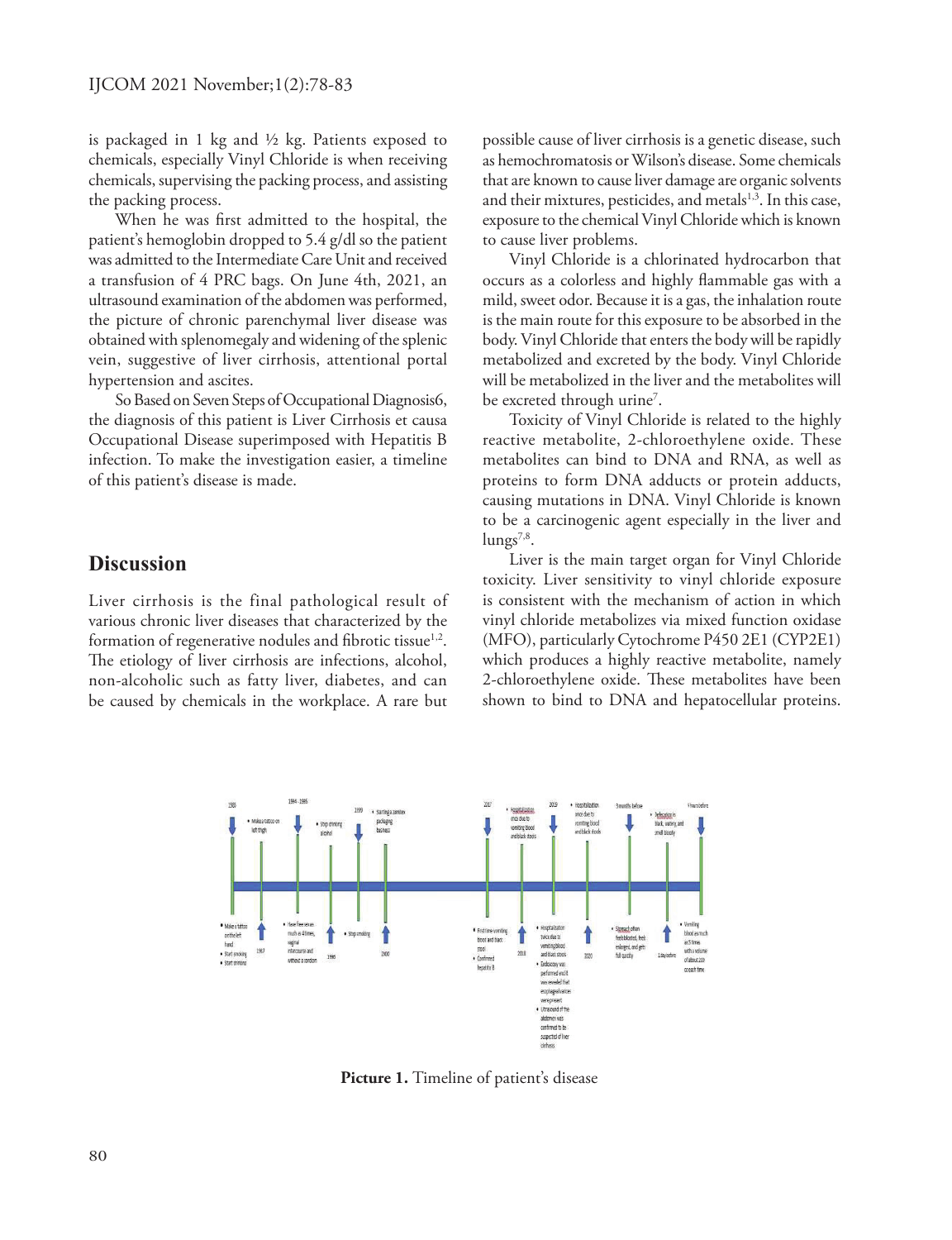Thus, the prevalence of MFO activity in the liver and the resulting reactive metabolite production resulted in the observed liver sensitivity to both cancerous and noncancerous effects. Vinyl chloride may induce genetic polymorphisms in Cytochrome P450 2E1 (CYP2E1), which can lead to liver fibrosis<sup>7,9</sup>.

The incidence of portal hypertension and liver fibrosis has been reported in workers exposed to Vinyl Chloride since 1970. Research on 757 workers in Italy exposed to high doses of Vinyl Chloride showed an increased prevalence of periportal liver fibrosis. In Taiwan, 347 male workers who had a history of high exposure to Vinyl Chloride also showed an increased risk of developing liver fibrosis. In this study, we also looked at other risk factors such as overweight/obesity and Hepatitis B/Hepatitis C infection. Workers with hepatitis B or hepatitis C infection and high exposure to Vinyl Chloride were at the highest risk of liver fibrosis<sup>9</sup>.

Chronic hepatitis B infection can cause serious health problems. This infection is known to develop into liver cirrhosis or liver malignancy. Studies have shown that most patients with cirrhosis have active HBV DNA replication. In a prospective study in Taiwan, patients with chronic hepatitis B showed 30% of the 93 patients



Picture 2. Vinyl Chloride Metabolism and Mechanisms of Toxicity<sup>8</sup>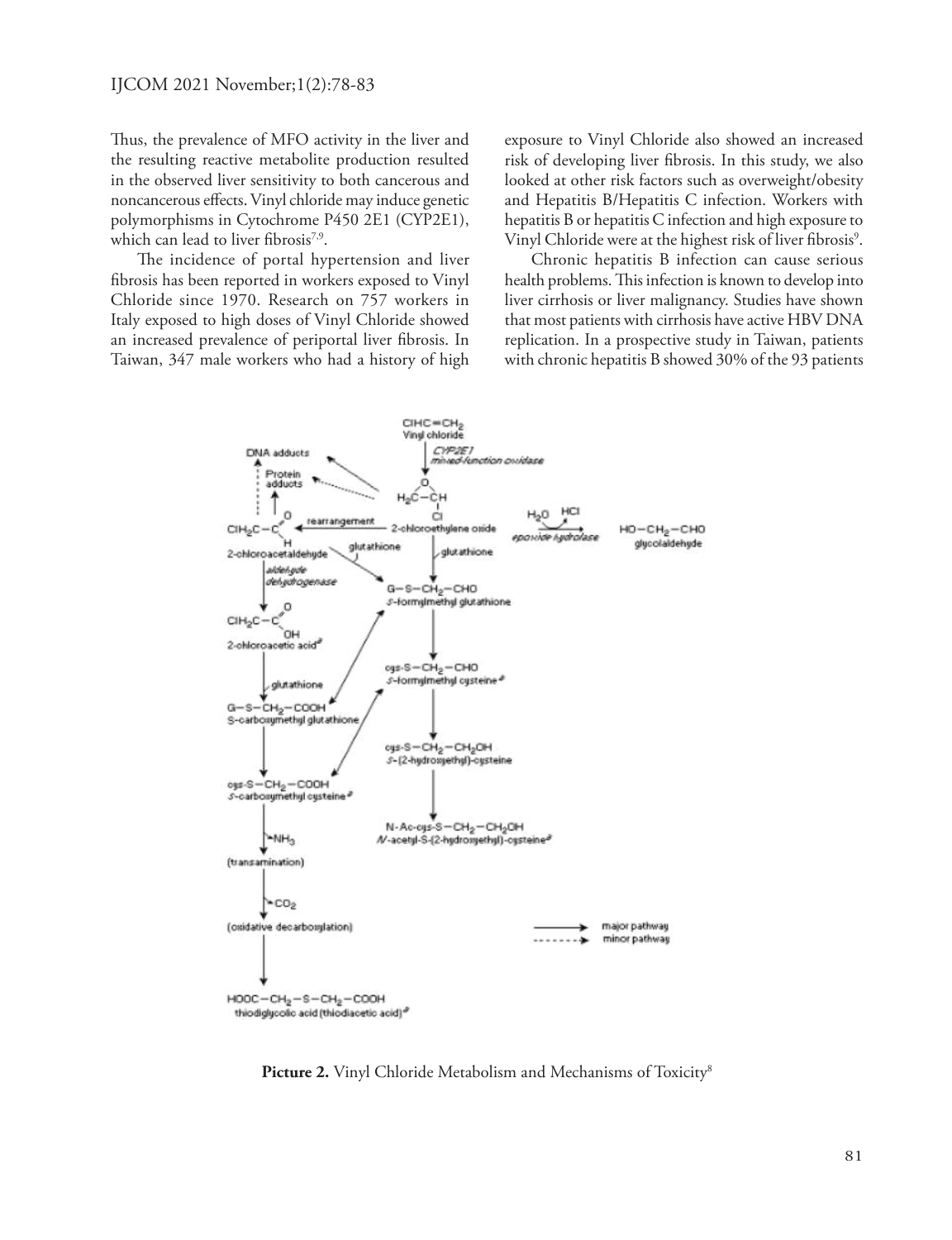were seropositive for HBeAg and 73% had a serum HBV DNA level >10,000 copies/ml(2000 IU/ml) at the time of cirrhosis detection with a mean age of 43.6 (24–69) years. Two earlier studies from Europe showed that 35%-55% of patients with compensated cirrhosis were HBeAg positive and 48% of patients in one study were HBV DNA positive at presentation. These studies suggest that at least 30–70% of the patients still have active viral replication at pre-sentation of compensated cirrhosis, and that active viral replication is associated with continued liver disease progression and decreased survival over time<sup>10,11</sup>.

Based on The seven Steps method of Occupational Diagnosis, liver cirrhosis in this patient can be categorized as an occupational disease superimposed with hepatitis B infection. This determination is based on the patient's disease history. The patient has been exposed to Vinyl Chloride for a period of 21 years, while hepatitis B infection has only been known for 4 years. However, the data on the dose of Vinyl Chloride exposure in this case is not known. However, based on the sources obtained, exposure to Vinyl Chloride is cumulative, so even though the exposure dose is small, if exposed every day, there is still a risk of liver cirrhosis<sup>9</sup>.

| <b>Ref. location</b>                                                            | <b>Study</b><br>description                                    | <b>Disease</b><br>assessment                                                                                                        | <b>Exposure</b><br>assessment                                     | <b>Exposure</b><br>categories    | Number of<br>cases | <b>Relative risk</b><br>(95%CI)                | <b>Notes</b>                                                         |
|---------------------------------------------------------------------------------|----------------------------------------------------------------|-------------------------------------------------------------------------------------------------------------------------------------|-------------------------------------------------------------------|----------------------------------|--------------------|------------------------------------------------|----------------------------------------------------------------------|
| Maroni et al <sup>[23]</sup><br>(2003), Italy, four active workers<br>VC plants | Survey of 757                                                  | Liver<br>ultrasonography: matrix: Max<br>Periportal fibrosis Exposure (ppm)                                                         | Job exposure                                                      | $\Omega$                         | Overall            | 1.0                                            | Adjusted for age,<br>alcohol, body<br>mass index, viral<br>hepatitis |
|                                                                                 |                                                                |                                                                                                                                     |                                                                   | $1 - 10$                         | prevalence 16.0%   | $1.55 (P = 0.276)$                             |                                                                      |
|                                                                                 |                                                                |                                                                                                                                     |                                                                   | 50                               |                    | $1.54 (P = 0.405)$                             |                                                                      |
|                                                                                 |                                                                |                                                                                                                                     |                                                                   | 200                              |                    | $4.12 (P = 0.005)$                             |                                                                      |
|                                                                                 |                                                                |                                                                                                                                     |                                                                   | 500                              |                    | $2.47 (P = 0.064)$                             |                                                                      |
| Hsiao et $a1^{[25]}$<br>(2003), Taiwan,<br>five VC plants                       | Survey of 347<br>active workers                                | Liver<br>ultrasonography:<br><b>Liver fibrosis</b><br>including pre-<br>cirrhosis and<br>cirrhosis                                  | Job exposure<br>matrix:<br>Cumulative<br>exposure (ppm-<br>years) | Low                              | 3                  | 1.0                                            | Adjusted for age,<br>alcohol, body<br>mass index                     |
|                                                                                 |                                                                |                                                                                                                                     |                                                                   | Moderate                         | 5                  | $4.6(1.0-25.5)$                                |                                                                      |
|                                                                                 |                                                                |                                                                                                                                     |                                                                   | High (> 2400)                    | 12                 | $5.9(1.7-28.2)$                                |                                                                      |
| Mastrangelo et<br>$al^{[5]}$ (2004),<br>Italian plant                           | Nested case-<br>control study: 40<br>Cases and 139<br>controls | Cirrhosis at<br>histology and/or<br>clinical records                                                                                | Job exposure<br>matrix:<br>Cumulative<br>exposure (ppm-<br>years) | Each 1000 ppm-<br>vears increase | 40                 | $1.37(1.13-1.69)$<br>alcohol/virus<br>adjusted | Additional<br>analyses on joint<br>effects                           |
| Ward et al <sup>[3]</sup><br>(2001), European 12700 workers<br>cohort           | Cohort study,                                                  | Cause of death<br>from death<br>certificates                                                                                        | Job exposure<br>matrix:<br>Cumulative<br>exposure (ppm-<br>years) | < 524                            | 8                  | 1.0                                            |                                                                      |
|                                                                                 |                                                                |                                                                                                                                     |                                                                   | 524-998                          | 8                  | 9.38 (3.52-25.0)                               |                                                                      |
|                                                                                 |                                                                |                                                                                                                                     |                                                                   | 999-3428                         | 9                  | $4.01(1.55-10.4)$                              |                                                                      |
|                                                                                 |                                                                |                                                                                                                                     |                                                                   | 3430-5148                        | 8                  | $9.77(3.66 - 26.1)$                            |                                                                      |
|                                                                                 |                                                                |                                                                                                                                     |                                                                   | 5149+                            | 9                  | $8.28(3.15-21.8)$                              |                                                                      |
| Mundt et al <sup>[9]</sup><br>(2017). United<br>States cohort                   | Cohort study,<br>9951 workers                                  | Cause of death<br>from death<br>certificates                                                                                        | Job exposure<br>matrix:<br>Cumulative<br>exposure (ppm-<br>years) | < 63                             | 11                 | 1.0                                            |                                                                      |
|                                                                                 |                                                                |                                                                                                                                     |                                                                   | 63-286                           | 19                 | $1.8(0.9-3.8)$                                 |                                                                      |
|                                                                                 |                                                                |                                                                                                                                     |                                                                   | 287-864                          | 22                 | $2.0(1.0-4.1)$                                 |                                                                      |
|                                                                                 |                                                                |                                                                                                                                     |                                                                   | 865-2270                         | 24                 | $2.1(1.0-4.3)$                                 |                                                                      |
|                                                                                 |                                                                |                                                                                                                                     |                                                                   | $2271+$                          | 21                 | $1.7(0.9-3.7)$                                 |                                                                      |
| Fedeli et al <sup>[11]</sup><br>(2019), Italian<br>plant                        | Cohort study.<br>1685 workers                                  | Deaths from<br>cirrhosis + deaths matrix:<br>from liver cancer<br>with<br>histological/clinic years)<br>al evidence of<br>cirrhosis | <b>Job</b> exposure<br>Cumulative<br>exposure (ppm-               | < 734                            | 35                 | 1.0                                            |                                                                      |
|                                                                                 |                                                                |                                                                                                                                     |                                                                   | 734-2378                         | 8                  | $1.18(0.55 - 2.55)$                            |                                                                      |
|                                                                                 |                                                                |                                                                                                                                     |                                                                   | 2379-5187                        | 12                 | 2.43 (1.26-4.70)                               |                                                                      |
|                                                                                 |                                                                |                                                                                                                                     |                                                                   | > 5188                           | 8                  | $2.60(1.19-5.67)$                              |                                                                      |

| Table 2 Studies investigating the association between occupational exposure and liver fibrosis/liver cirrhosis in vinyl chloride worke |  |  |
|----------------------------------------------------------------------------------------------------------------------------------------|--|--|

VC: Vinyl chloride; CI: Confidence interval.

**Picture 3.** Vinyl Chloride Cumulative Exposure and Risk<sup>9</sup>